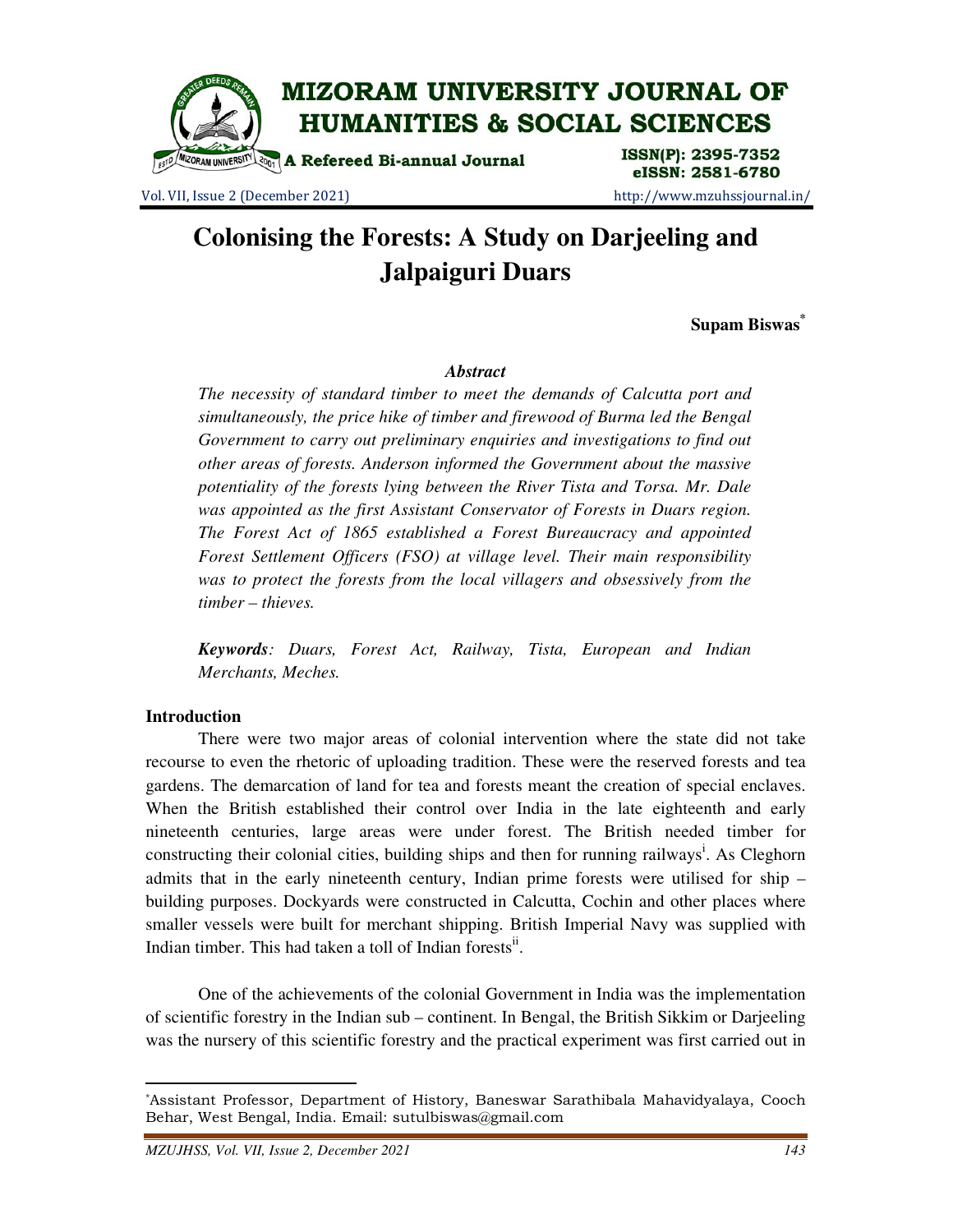Duars. The first step towards the forest management in India was started on the basis of Lord Dalhousie's declaration. Mclelland started a system of forest management in India. His system of forest management was transformed into scientific forestry by Brandis. He drew up a set of proposals in consultation with Dr. T. Anderson which made first step towards the conservation of forests in colonial Bengal. It is important to mention that Anderson prepared the first budget of the Forest Department and the first progress report of forest management in Bengal<sup>iii</sup>.

 During the period of our study, no standard timber was coming to Calcutta either from Burma or from Northern India to meet the demands of Calcutta port. Moreover, the price of timber and firewood coming from Burma was increased overwhelmingly. The Indian railways constructed for about 1854 happened to be the largest network in the World. It required enormous amount of wood for its sleepers<sup>iv</sup>. As Brandis reports, by 1878 over two million sleepers in the Himalayan region alone were consumed. Mainly Sal and Teak wood were used for making sleepers. As Gadgil and Guha have observed that the maximum amount of timber was utilised during the era of railway expansion and the two World Wars. Indian forests were ruthlessly exploited for making railway sleepers not only in India, but also in other parts of the empire including the metropolis<sup> $v$ </sup>.

 Under the circumstances, the Bengal Government carried out preliminary enquiries and investigations to find out other areas of forests. As a consequence, Anderson provided a report to the Government of Bengal about an area covering with 'Sal' trees that is the Terai and Duars region at the foot of the hill. In 1862 and later, Anderson informed the Government about the massive potentiality of the forests lying between the River Tista and Torsa. It is to be cited here that information relating the 'Sal' wood of the Duars region was first given by J. D. Hooker in  $1849-50$ <sup>vi</sup>.

# **British Forest Policy in Duars**

 Prior to the First Anglo-Bhutan War (1773), the whole of western Duars and the Baikanthapur forests area was under the royal state of Cooch Behar. The Bhutia onslaught on the royal state of Cooch Behar was really a threat to the Cooch Kings. They looted the wealth, tortured local people heavily. Even the Bhutias acquired an immense portion of Baikanthapur area lying east of the Teesta river named Ambari – Falakata. The kings of Cooch Behar seek assistance from the British Government to resist the Bhutia aggression. As a consequence, the Anglo – Bhutan treaty was signed in 1774 and the Bhutia forces were completely uprooted from the State of Cooch Behar<sup>vii</sup>.

 After annexing the Duars area from the state of Cooch Behar, the British Government took scientific plan towards the forest area of Cooch Behar and Baikunthapur. Side by side, they also carried out plan for opening tea plantations there. It, however, should be kept in mind that the royal kings had no farsighted view about the importance of such natural repository rather they emphasised much on agriculture. They cleared huge area covered with forests for cultivation. Harendra Narayan Chaudhury gave a finest description about the forests area of Cooch Behar. He stated that 'although bushes and brush woods are plentiful,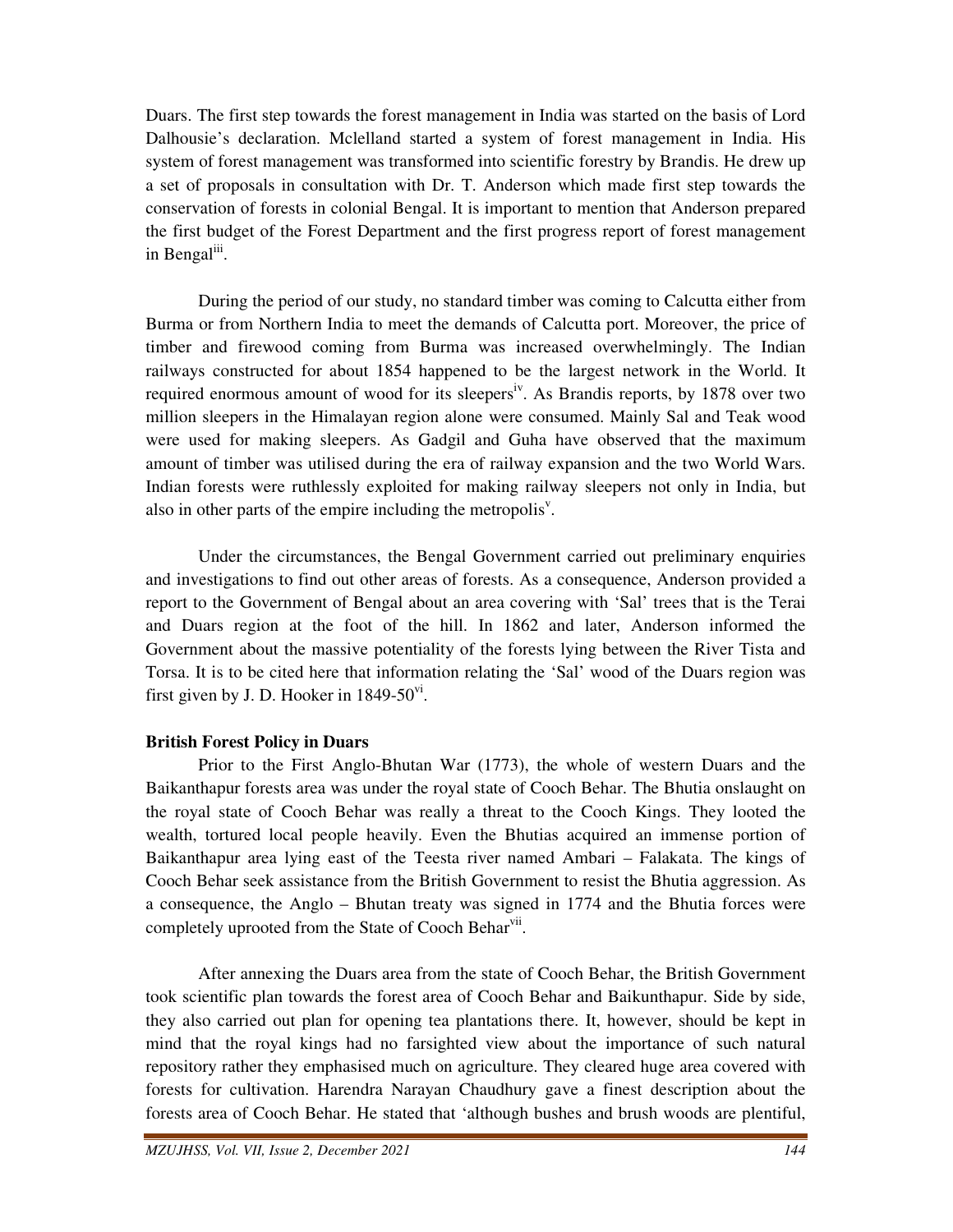there is no forest worth the name. Some patches of land containing Sal trees are there, however, in existence in different part of the country. A few *Sishu* and teak plantation have also been made by the state and there are moreover some good Sishu avenues grown along the important roads. The area under these patches of forests and plantations does not, however, exceed 30,000 Bighas or about 10,000 acres'. By seeing those reports, steps were taken towards the forest management in Cooch Behar and the Baikunthapur region<sup>viii</sup>.

 The first progress report on the forests of Bengal was prepared by Anderson which was reviewed by Cleghorn the then Inspector General of Forests. Therefore, new proposal came for setting up forest divisions in Bengal, Assam, Bhutan, Chittagaong and Behar. In 1866, Anderson along with Gustav Mann assessed the potentiality of the forests lying between the River Tista and Mechi, bordering on the Bhutan frontier. Mann also proposed to bring the Eastern Duars (area between the river Sankos and Manas) under the category of 'Reserved Forests'. Thus, the British Government realised the importance of appointing another Assistant Conservator of Forests in Duars region. Mr. Dale was appointed on 9<sup>th</sup> December, 1866. The fundamental objective behind this appointment was to ensure a steady supply of sleepers for constructing Eastern Bengal Railway as well as for doubling the East Indian Railway. In 1869-70, Mr. Leeds gave a list of forest tracts proposed as 'Reserves' in the western Duars (area between the river Tista and Sankos). In order to collect revenue from the forests, a new Revenue Survey was employed<sup>ix</sup>.

 Before forest conservancy was started in Western Duars, it was first introduced in Darjeeling. The British-occupied Sikkim was the key centre of forest management in Bengal. The fundamental objective was to preserve wood for fuel. However, the office of the Forest Conservancy was first set up in Calcutta in 1865. Meanwhile, 'Sal' timber was extensively needed in Assam for the construction of railway lines. Dr. Anderson gently submitted his report to the Government about the potentiality of 'Sal' trees in Duars and simultaneously advised the Government to relinquish the need from the timber of the Duars area.

 In 1865, the British Government passed the Forest Act which stipulated that the Government would reserve the right to declare any land covered with trees, brushwood or Jungle as government forest by notification. The high quality teak forest of Lower Burma whetted the greed of British rulers and as a consequence, the Act of 1865 was clamped upon that teak forest for government monopoly of the timber<sup>x</sup>. The Act also set up a Forest Bureaucracy and appointed Forest Settlement Officers (FSO) at village level. Their main responsibility was to protect the forests from the local villagers and obsessively from the timber – thieves. The second Indian Forest Act of 1878 gave even greater power to the government. The Act enabled the authorities to convert unoccupied or waste lands belonging to agrarian communities into reserved tracts $x_i$ .

 It is a well known fact that theJalpaiguri sub – division during the period of our study, was within the district of Rangpur under the Rajshahi division. The Commissioner of Rajshahi Division sent report to the government concerning the extensive forest of 'Sal' wood situated in the Baikunthapur pargana of the Jalpaiguri district. The information in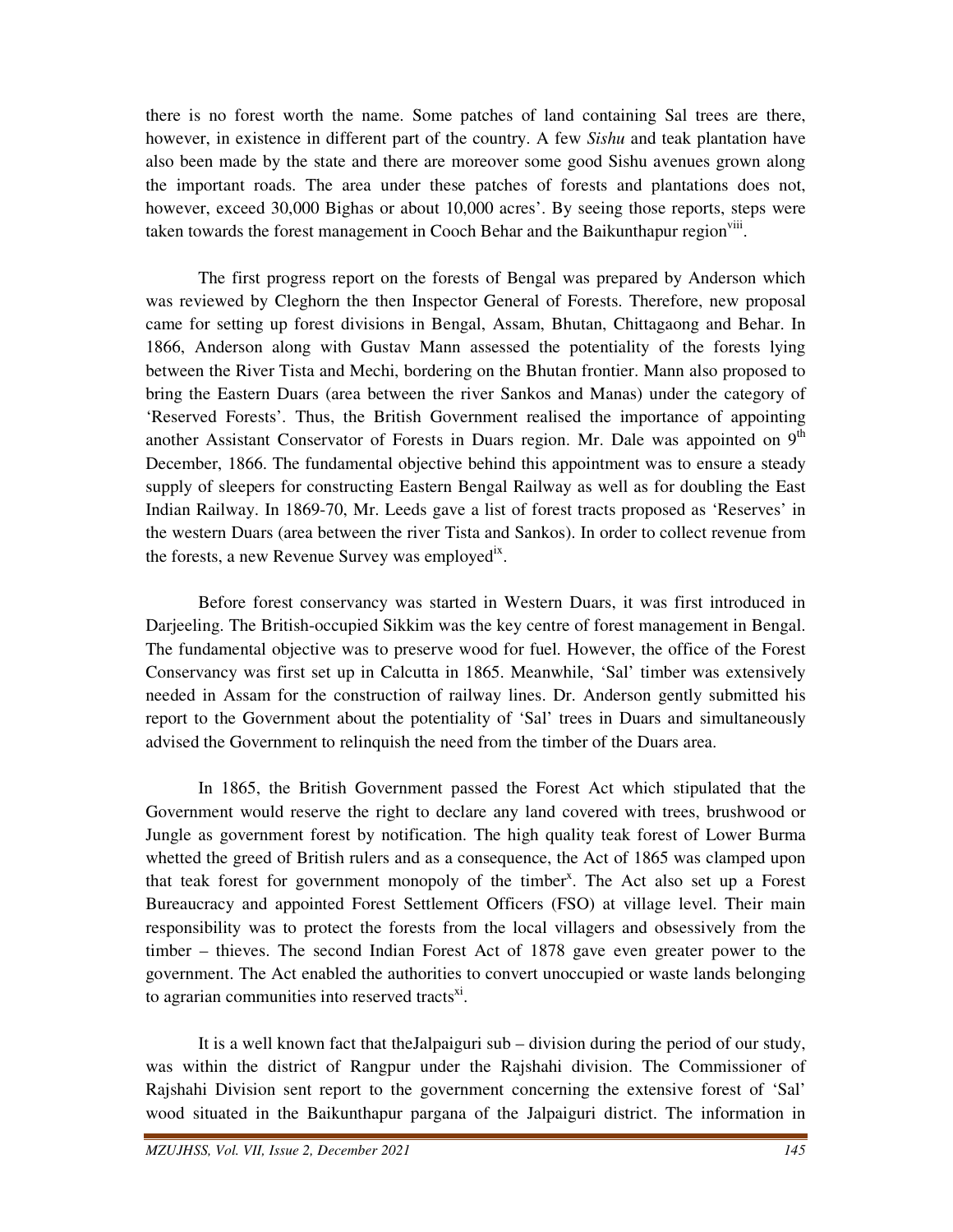regard to the Baikanthapur forest was first given by J.D. Hooker in his 'Himalayan Journals' where he has given a vivid description of the forest area. He enumerated the forest as "Hemmed in as it is on three sides by a dense forest". He also called the Zaminder of Baikunthapur as the 'Raja of Jeelpigoree'. The next information concerning the same topic was given by H. Leeds. According to him, "The Bycunpore forest on the Teesta, the property of the 'Rycot' of that name has this year been delivering its last stock of small timber, little over saplings in size. This forest extended over 90 square miles of country and was favourably situated on the Teesta below the dangerous rapids, where the river issues from the Himalayas into the plains"<sup>xii</sup>.

 The Commissioner further reported the Government that the Baikanthapur was a Zamindari under the permanent settlement and it possessed rich forests. The Zaminder of Baikunthapur (Raikat family) was the actual proprietor of the Baikunthapur Jungle and ruled under the Cooch Behar state. Extraction of firewood from the forest and sale it were their basic aims. They leased his 'Sal' forests too Messars Dear and Co. for ten years. He might be leased it to the Government after expiring the previous lease. The Divisional Commissioner of Rajshahi Division informed Dr. Anderson that there was a large bazaar where timber merchants used to come for business. The Zaminder had to establish several forest offices located at Salugara, Bodaganj, Shikarpur, Farabari and Pantong to protect forests from the local villagers and timber – thieves. A number of officers were appointed to administer the Baikanthapur Forests area smoothly like Amerendra Nath Chakbarty the Range officer of Shikarpur; Sudhirendra Nath Chakbarty the Deputy Ranger of Salugara; Ananta Kumar Bandhapadhya the Deputy Ranger of Bodaganj. Prasanna Kumar Das was appointed in 1933 as the Chief Forest Officer of Baikanthapur Estate<sup>xiii</sup>.

 In order to bring the whole Baikanthapur forests under the sway of the colonial Government, the Forest Act of 1910 was implemented there and came under the jurisdiction of the Conservator of forests, Jalpaiguri Division. In spite of little bitterness, Prasanna Dev Raikat finally accepted the proposal and since then the Baikanthapur forests area passed into the hands of the British Government.

 The Department was optimistic that Duars timber would replace the more expensive timber from Oudh and Nepal in the markets of East Bengal. The construction of the North Bengal Railway which started in 1874 in response to the demand for transporting tea and timber hastened the policy of cutting woods from Duars forests at a staggering rate. Moreover, number of sleepers supplied from the Duars forests to North Bengal Railway, will be at low rate<sup>xiv</sup>. The forest policy in Duars was laid down in the following words – "The North Bengal Railway will require large quantities of materials from Darjeeling and Jalpaiguri and at present the demand is much greater than that can be satisfied from the forests". The demand for sleepers for North Bengal Railway compelled the cutting of Sal trees both in 1876-77 and 1877-78. Again in the same year 2,776 green trees had to be felled in the Buxa division to meet the demands of the railway company<sup>xy</sup>. The rapid depletion of forest to meet the growing demand for railway sleepers is as follows: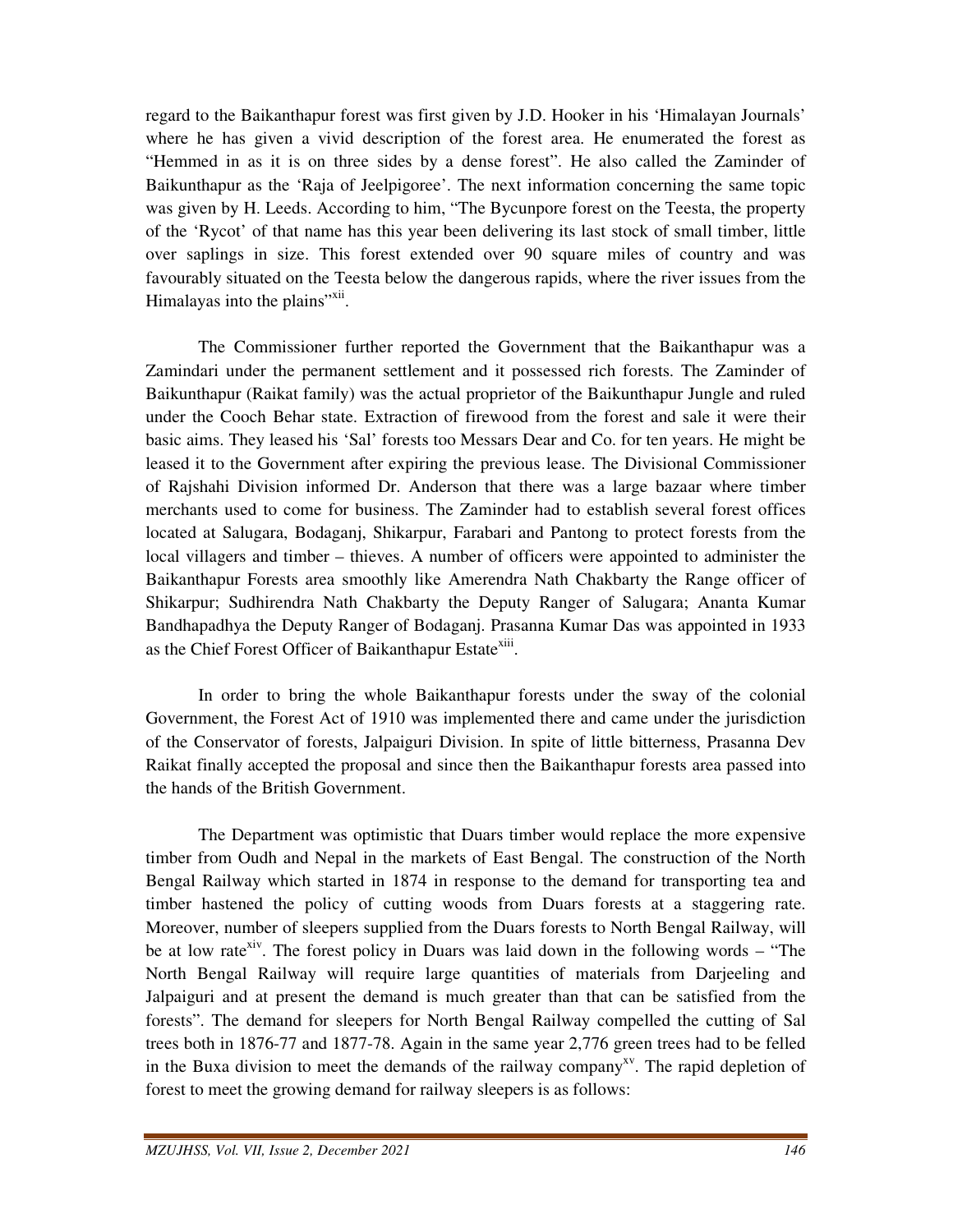|                                | Number of Sleepers supplied from the Buxa Forest Division 1879 – 1882 |
|--------------------------------|-----------------------------------------------------------------------|
| Year                           | Number of Sleepers supplied                                           |
| 1879                           | 18,449                                                                |
| 1880                           | 22,683                                                                |
| 1881                           | 29,865                                                                |
| 1882                           | 21,602                                                                |
| (Source: Subhajyoti Ray, 2002) |                                                                       |

### **European and Indian Merchants**

 The large potentiality of 'Sal' wood in Duars and its reasonable price in comparison with Burma or Northern India, massive demand of 'Sal' wood for the purpose of building country – boats and 'budgerow's (luxurious boats used by the native Zaminders), construction of Calcutta port and the Eastern Bengal Railway, demand for 'Sisoo' wood for making furniture, 'Sal' and hardwood for making bullock – carts, carts drawn by horses, palanquins - all these factors opened the eyes for timber traders to take interest in the timber business of the Duars region<sup>xvi</sup>.

 In the middle of the eighteenth century, the European officials were involved in timber business such as George Gray the chief of the Malda factory (1761-63), Richard Barwell who replaced the former in 1765, Sykes the Resident at the Durbar of Murshidabad. They operated their business mainly in Morung (southern part of Nepal) and in the purnea forests<sup>xvii</sup>. The Court of Directors in London also showed their keen interest in the field<sup>xviii</sup>. Sir J. D. Hooker in his Journal (1848) wrote that Morung 'supplies Sal and Sisoo timber for Calcutta Market, the logs being floated down the Konki and Cosi rivers to the Ganges'. Several British sources reported that prior to their advent there was timber depot at Jalpaiguri. Immediately after that the British Government had to set up timber depots at Alipurduar, Buxa, Rangpur, Dhubri, Sirajganj and Dacca with the passage of time<sup>xix</sup>.

 There was another area of exploitation of forest by the British capitalists. The government gave easy and long lease to those who wanted to set up saw mills and paper mills. Saw mills were required for processing of timber as planks for furniture and house building materials. Bamboo forest and sabang grassland were leased out to them for making pulp for paper mills<sup>xx</sup>. Bankim Bihari Roy of Darjeeling set up a small firm where *deshi* tracing paper and black carbon paper was manufactured. However, *deshi* handmade paper could not compete with foreign paper of finer variety and cheaper price<sup>xxi</sup>.

 Dr. Barun De and Pranab Ranjan Roy in their 'Notes for Darjeeling' gave an elaborate description of timber trade in the Baikunthapur pargana of the Jalpaiguri district. They have rightly remarks that "the Baikunthapur Estate was an important centre of the timber – logging trade. Many merchants from Bihar as well as Giri Gossains of the Dasanami sect of Benaras invested in this trade". It seems that to meet heterogeneous demands for wood in East Bengal mentioned earlier, the Dacca merchants used to come at Buxa, Jalpaiguri, Baikunthapur for collecting timber and poles<sup>xxii</sup>.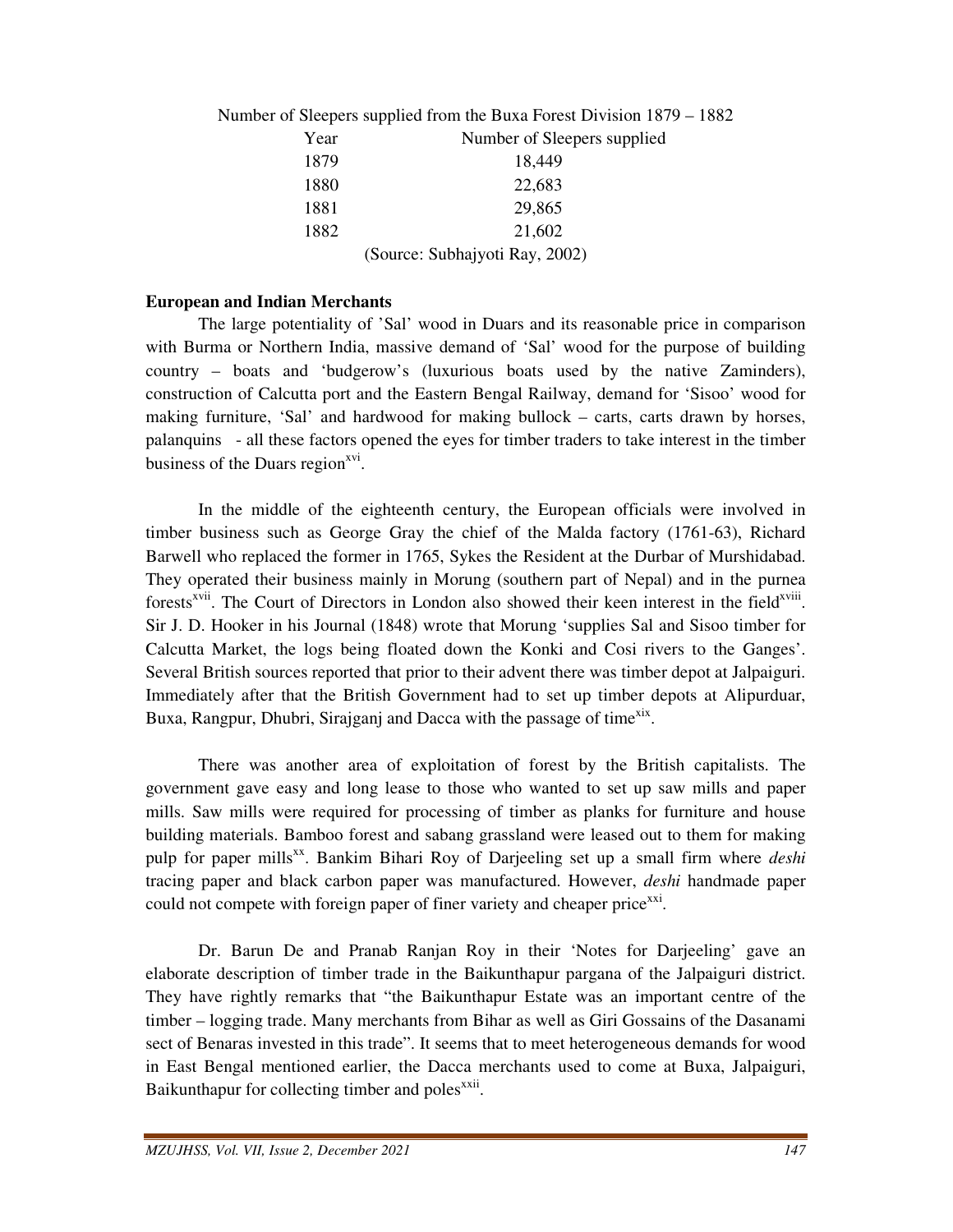An interesting feature of this growing trade was the involvement of Indians especially Bengali people coming from East Bengal. As we know there was no railway line in Duars before 1891 to the east of the river Tista where the tea gardens were located. In 1981, under pressure from the Planter's Association, the Secretary of State entered into a contract with the Octavius Steel Company to construct the Bengal Duars Railway. For a very long times it was exclusively remained for the use of tea gardens<sup>xxiii</sup>. Naturally the opening of tea gardens and the Bengal Duars Railway encouraged the Bengali youths to get employed there. For this reason, they were granted free railway passes to come in Duars. However, by this time no extra inducements were necessary for immigration in Duars. A large flow of people had already started from the adjoining districts of Rangpur, Dinajpur and the native state of Cooch Behar. They acted there as guards, clerks and managers. Between the census of 1881 and 1891, 32,224 people were migrated to Duars. This was not only the highest among all districts but also constituted one – third of the total immigration to Duars in that decade. The migrants from Rangpur and Dinajpur belonged to the Jotedar and Chuknidar classes, investing in the new profitable tenancies in the area<sup>xxiv</sup>.

 Now, they showed their keen interest in timber trade as it was the most lucrative business in Duars after tea. The Dacca – based merchants played a pivotal role along with their European counterparts in timber trade. References should be made to Rameswar Lahiri, Bihari Lal Ganguly, Durga Mahan Basu and his son Prafulla Kumar Basu, Kshitish Basu, S. K. Majumder, Tulsi Charan Mukherjee, B. N. Guha, M. N. Guha, Satyen Ganguly, Sudhir Sen, Nandalal Agarwala, Durga Mukherjee, Niranjan Sarkar of Jalpaiguri town as well. In Siliguri town, Abdul Gaffar Khan, Ganesh Ray, Suresh Joardar, Rajendra Dutta Majumder, Kiran Chandra Bhattacharya, Madhusadan Chattapadhyay, Nibaran Chandra Ghatak, Atul Chandra Dutta, Manmath Nath Sarkar, Tinkari Kundu, Satya Kinkar Ray are deserved to be mentioned. Many of them later transformed as an entrepreneur in tea industry such as Bihari Lal Ganguly of Mongolkata tea Estate and Kiran Chandra Bhattacharya of Kiran Chandra Tea Estate. They were organised under the banner of the North Bengal Timber Merchants' Association at Jalpaiguri and it had several branches at Damanpur, Alipurduar, Lataguri, Siliguri, Rangpur. It is interesting to note that the dominance of Bengali merchants like Duars was also prevailed in Assam and the Goalpara region is needed to be cited here<sup>xxv</sup>. The Bengali timber merchants had a nexus with the timber – thieves to avoid governmental restrictions and offered high prices for timber than the local market $x$ <sup>xxvi</sup>.

 The British Forest Officer E. P. Stebbing told us that the conservancy of forest in colonial Bengal was first started in Sikkim. The process of conserving the forest in Darjeeling was first introduced in 1864 during the period of Dr. T. Anderson who was the Conservator of Forests in Lower Provinces including the Darjeeling hill. The forestry of Darjeeling district at first was administered under Bhagalpur Division up to 1870. Later it came under the jurisdiction of Cooch Behar Forest Division. This area included the hill forests of the British Sikkim and lower hill forest extended up to Muhanuddy Terai Forest with hill tract. The Divisional Commissioner of Bhagalpur reported to the Conservator of Forests Bhagalpur that the *Jharas* in the Terai is covered with quality of Sal and some Sisoo trees on the bank of river *Mahanadeexxvii* .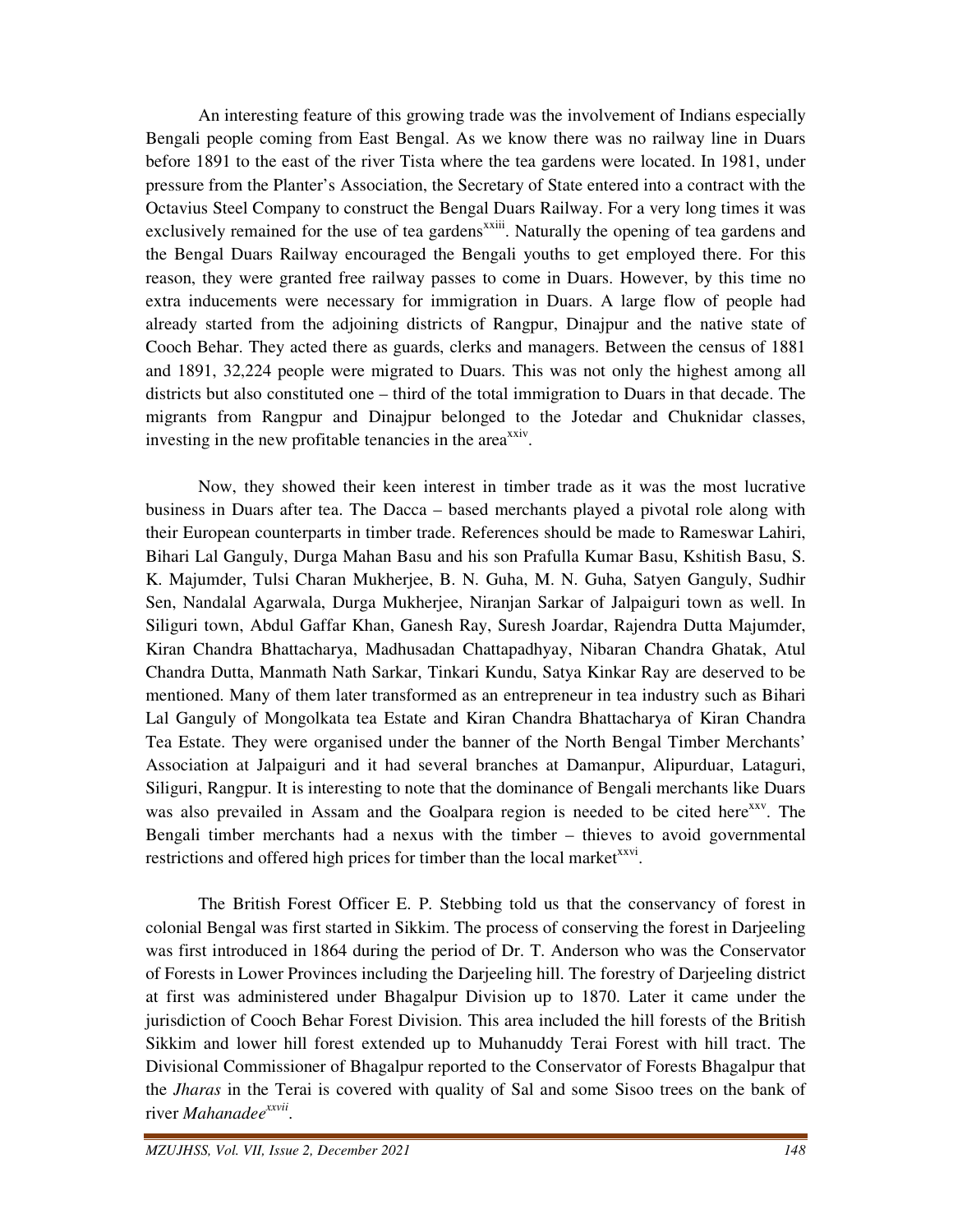It was the year 1877 when the Darjeeling Forest Division was first established along with three sub – divisions such as Darjeeling, Kurseong and *Tista*. It (Tista) was later renamed as Kalimpong Division in 1879. By the late nineteenth century, the British Government had to set up its full control over the forests of Darjeeling and commercialisation of forest resources was increased at a staggering rate. Most tea and cinchona plantations were established by clearing natural forests on land acquired or purchased from the Government.

 The first working plan for the forests of Darjeeling was prepared by Mr. H. Manison in 1893 and for Singalila Forest by Mr. Trafford in 1908. The forest in Darjeeling was completely classified into three categories – reserved forests, protected forests and tea garden forests. The later kept free from the control of the forest department. The area of the protected forests land was confined within the cantonment area of the Jalapahar and the Birch hill park area in the Lebung spur. The Birch hill park area came under the Bengal Public Park Act in the year 1904 and was notified on  $10<sup>th</sup>$  January, 1916. The area of the reserve forest overwhelmingly increased in the last phase of the nineteenth century. However, a special area of forest land was given to the British soldiers for shooting and hunting in the reserve forests of the Darjeeling<sup>xxviii</sup>.

 With the growing demand for specified timber of colonial economy, the government speculated the need of a systematic management of forests. As a consequences, the government earmarked few forest areas for supplying timber and fuel. Jalapahar area of forest was identified for Darjeeling; the forests of Sepoydhura, Mamrim and Sureli for Kurseong division; Takdah, Balasan, Chattackpore were identified for railway and tea plantation supplies; Sureli and Rishop forests for supply to Cinchona plantation<sup>xxix</sup>.

# **Impact on the Environment and the Local Settlers**

 The British forest policy adversely affected the daily life of the local people. The government asked them to live in open areas outside the forests. The Meches accepted the proposal and started to live in areas adjacent to forests. Actually the utilisation of reserved forests to meet the demand in North East India and the inception of tea gardens in Duars gradually declined the importance of the Meches and thus found them redundant with the demise of cotton cultivationand the gradual replacement of homespun by factory made clothes<sup>xxx</sup>.

 A civil officer in Buxa was appointed to look after the local dwellers. The Sub – Divisional officer reported that the Garo people settled outside the reserve forest but a large section of Meches inhabited at Boromali demanded compensation unless they would not leave the place. A few of them selected Atrabaree as their new hamlet. However, by way of paying compensation the problem was solved in Buxa. The Garos and Meches were permitted to take 'Sal' and 'Sissoo' for the purpose of building houses, rice mortars, pestles, yokes but not for sale. They shall only use fallen timber or the stumps of trees remaining on the ground after the tree is felled. Moreover, they shall provide all assistance to the forest Officer for caring the forests carefully. Jhum cultivation was prohibited but somehow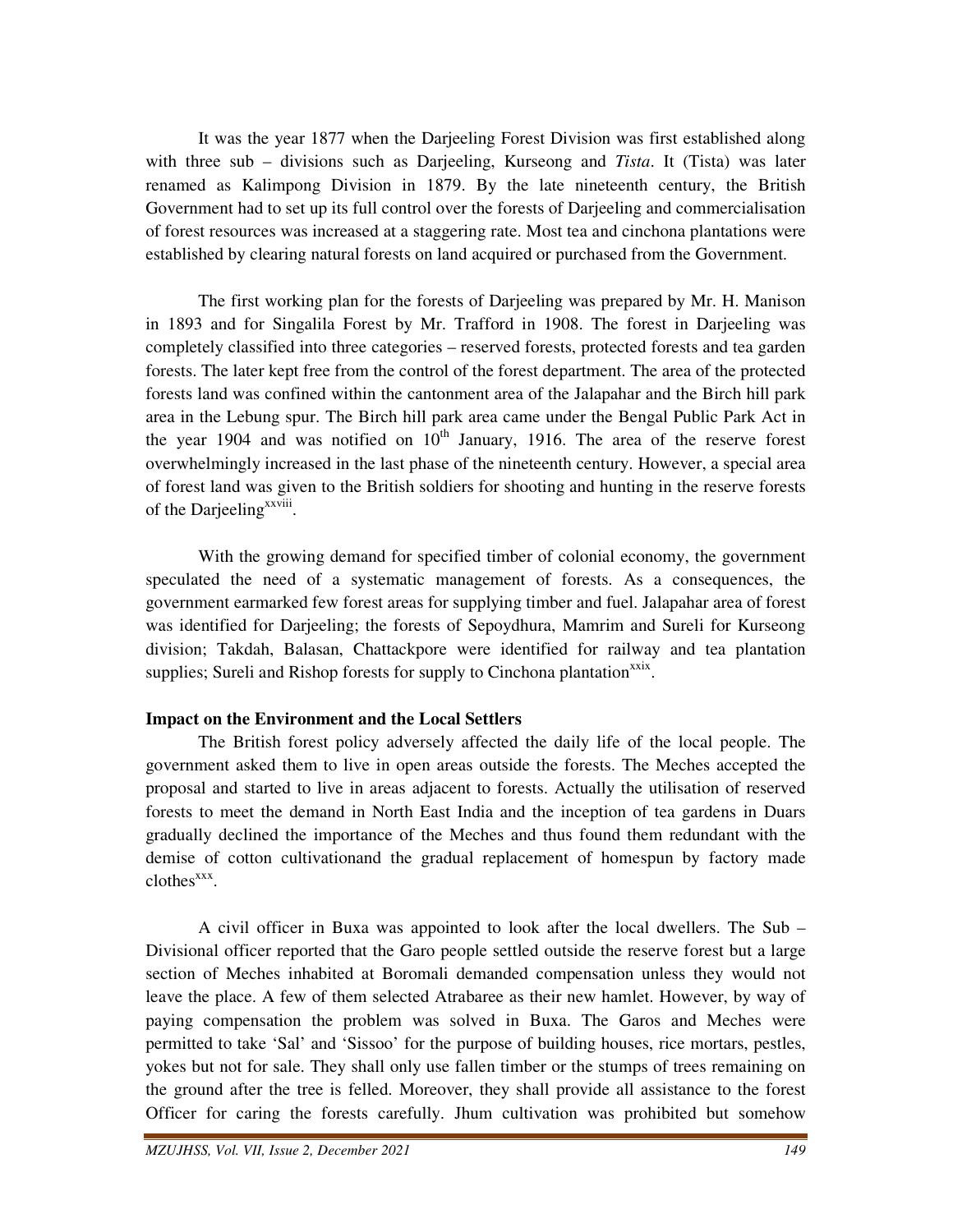permitted in the *jharas*. By doing so, the Forest Department was immensely benefited. W. Stenhouse reported that "The Forest Department is likely to benefit greatly by the assistance as forest watchers of men residing near the forests, whose local knowledge and means of obtaining information ought to render them much more efficient than a highly paid stranger"<sup>xxxi</sup>.

 Another attempt was made from the Government of keeping some areas reserved for them. In a Government record it was said that "in 1895 the Meches and Garo subjects in the Western Dooars apprehending all the lands hitherto occupied by them were being taken up for tea cultivation, petitioned the Settlement Officer, Jalpaiguri, asking that some specific area might be reserved for them. The Deputy Commissioner of Jalpaiguri and the Commissioner of Rajshahi division supported the proposal and by the Government's Notification No. 3203 L.R. dated 06/07/1895 a reserve was set up in a block of land measuring about 30.7 square miles in the Alipurduar Subdivision to provide a refuge to the Meches and Garos. This area was declared not to be available for tea plantation". However, this attempt proved as afutile one. By the turn of the century, a number of Meches migrated to Assam in searching other avenues for their daily livelihood. The 1911 Gazetteer of the Jalpaiguri District gave a finest statement in this respect. It was said that "the Meches are gradually driven towards the East owing to the pressure of most intelligent races". There is no disagreement on the point that state reservation of forests adversely affected the traditional communities and led to their dislocation. Encroachment on the forest by the state evoked discontent among the forest - dwellers. This resentment led to several major risings against the British<sup>xxxii</sup>.

 There were not only the communities affected by the activities of the forest department, the cultivators also to a large extent. The driftwood on the river *Tista* during the time of flood was the main source of fuel for a majority of people living in Jalpaiguri, Cooch Behar and Rangpur districts. But during the Anglo – Bhutanese war in 1865, the British militaries faced considerable difficulties in collecting driftwood. Therefore, under section 54 of the new forest law the collection of driftwood on the *Tista* was declared illegal. The local people vehemently opposed the law and examples are there of setting fire to the forests<sup>xxxiii</sup>.

 Nevertheless, rapid deforestation and high rainfall accelerated soil erosion and flood. D. H. Lees the Deputy Commissioner of Jalpaiguri alarmed the Commissioner of Rajshahi Division concerning the devastated condition of the areas due to floods in the river Chel and Ghish. The colonial forest policy bought about numerous interceptions in the daily life of the indigenous community 'Lepchas'. Their usual pattern of livelihood, traditional forest based lifestyle received set back. Unlike other forestry areas of India, the collection of bamboos from forests and shifting cultivation (*Jhuming*) was prohibited. As a result, they fall down into an extremely pitiable condition, left their original places and moved towards south – west part of the district. To solve this crisis, the British Government selected Kalimpong as their new habitat. An area of 999 acres forest land in Lolegaon Reserved Forest was cut down for their resettlement<sup>xxxiv</sup>.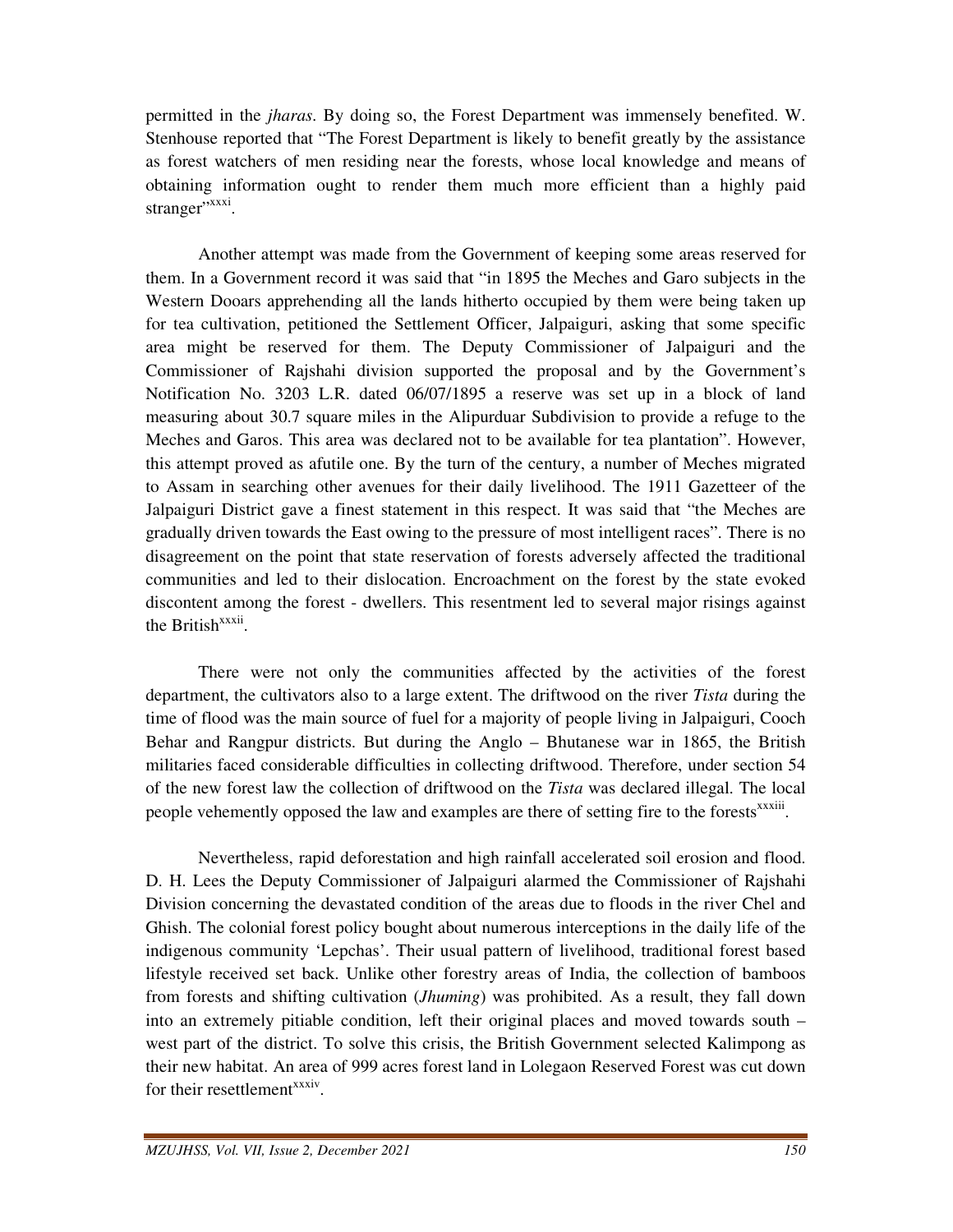The denudation of all trees, expansion of tea plantations by clearing forests led to the rapid depletion of forests and it caused havoc pressure on the ecological balance. The indigenous flaura and fauna was largely affected by the rapid depletion of the forests. Furthermore, the Forest Department provided facilities for shooting and naturally it became a source of attraction both to the native Zaminders and European. All these factors felt negative impetus in the habits of animals, birds and ultimately led to their extinction.

#### **Conclusion**

 The colonial forestry certainly marked an ecological, economic and political watershed in Indian forest history. The Hill tract and the Terai region of the Darjeeling district and the Duars region of the Jalpaiguri district was the major supplier of wood in colonial Bengal. European timber – traders including Bengali merchants of East and South Bengal were attracted to the timber trade of the eastern and western Duars. A demographic change took place since immigration of Muslim labourers into this area. Garo and Meches were driven out to the North – East. Timber – thieves were born. New roads were constructed and new stations were set up at various places in Duars like Lataguri, Banarhat, Binnaguri, Chalsa to facilitate the trade in timber, tea.

\*\*\*\*\*\*\*

#### **Endnote**  <u>.</u>

- ii Chittabrata Palit, 'British Forest Policy in India: An Overview', in Mountains and Forests in Indian History, Institute of Historical Studies, 2004, Kolkata, p. 108.
- iii Ananda Gopal Ghosh and Diganta Chakrabarty, Forest Policy of the Colonial Government: A Case Study in the Forests of Western Dooars (1864 – 1898), in Mountains and Forests in Indian History, op.cit. p. 137.
- iv ChittabrataPalit, op.cit, p. 108.
- v D. Brandis, Memorandum on the Supply of Railway Sleepers of the Himalayan Pines Impregnated in India, Indian Forests, Vol. IV, 1879, p. 366.
- vi Ananda Gopal Ghosh and Diganta Chakrabarty, Forest Policy of the Colonial Government: A Case Study in the Forests of Western Dooars (1864 – 1898), in Mountains and Forests in Indian History, op.cit. p. 138.

ix Ananda Gopal Ghosh and Diganta Chakrabarty, op.cit, p. 145.

<sup>x</sup> ChittabrataPalit, op.cit, p. 109.

<sup>&</sup>lt;sup>i</sup> Madhav Gadgil and Ramchandra Guha, *This Fissured Land: An Ecological Survey of India,* 1992, New Delhi.

vii J.A. Milligan, Final Report on the Survey and Settlement Operations in the Jalpaiguri District, 1906 – 1916, The Bengal Secretariat Press, 1919, p. 06, Reprinted by National Library, Siliguri, W.B.

viii Harendra Narayan Chaudhuri, The Cooch Behar and its land Revenue Settlements, Cooch Behar State Press, 1903, p. 106, Reprinted by National Library, Siliguri, W.B.

 $x<sup>i</sup>$  Ranjan Chakrabarty, Colonising The Forest 1800 – 1900, in Mountains and Forests in Indian History, op.cit. p. 94.

xii Ananda Gopal Ghosh and Diganta Chakrabarty, op.cit, p. 144.

xiii Jagadindra Deb Raikat, RaikatBamsha O TahaderRajyerSankhiptaBibaran (A Short History of The RaikatDynesty and Their Kingdom), ed. By Nirmal Chandra Chaudhuri, p. 52.

xiv Progress Report of the Forest Administration in the Lower Province of Bengal, 1876/77, p. 26.

xv Subhajyoti Ray, The Transformation on the Bengal Frontier (1765 – 1948), Routledge Curzon, London, 2002, p. 73.